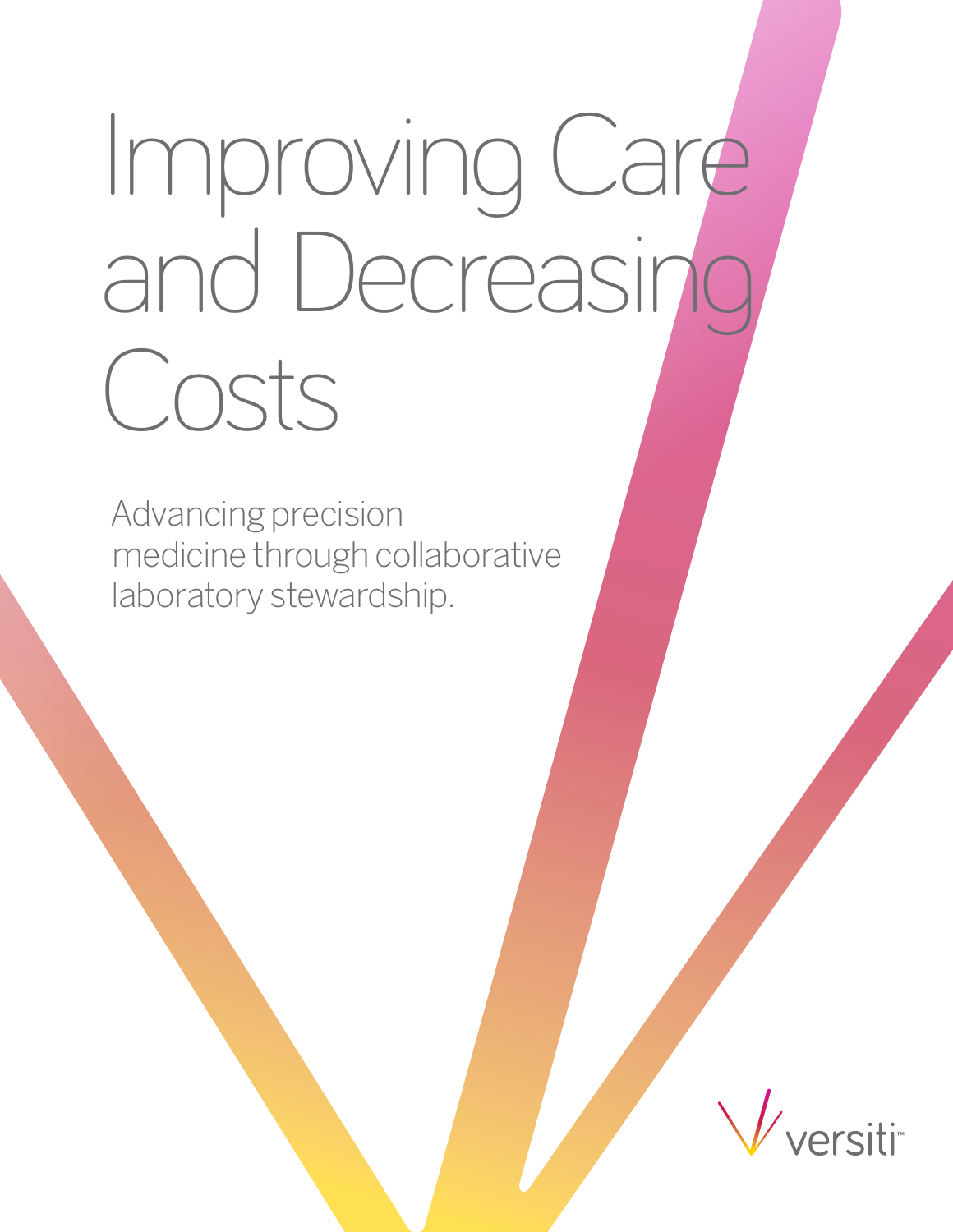Versiti's multidisciplinary team reviews 100% of genetic testing requisitions, resulting in modifications for optimized testing or cost savings in 8.7% of all cases.

An integral component of Versiti's hematology genetics service is an active laboratory stewardship and utilization guidance program to improve the value of costly genetic testing. Our genetic counselors are always available for clinical consultation, and as part of testing protocol, our multidisciplinary team actively reviews patient clinical history, contacts the provider with clarifying questions as necessary, and works with clinicians to optimize orders as appropriate.

- 110 Genes selected for hematology diagnosis, available as single-gene sequence analysis or combined into a custom panel.
- 14 Targeted Panels specifically designed with gene-by-gene selection for clinical validity and utility.
- \$681.85 Average Savings\* per modified test order as a result of Versiti's laboratory stewardship efforts.
- Approximately 1 in 3 phone calls to the genetic counseling team are requests for guidance in optimal testing strategy.

## **Case Study: Looking at the Big Picture**

A sample from a female patient was received requesting VWD 2N Sequence Analysis. Review of the order and clinical history revealed that other functional studies had previously been performed at Versiti. 2N Binding had been negative, and VWD studies and factor VIII activity had indicated that the patient had low factor VIII levels.

Based on this review, a recommendation was made for the cancellation of 2N sequencing, and a change to an *F8* reflex analysis (inversion analysis and reflex to *F8* sequence analysis), to which the provider agreed. The results showed that the patient had an *F8* inversion, definitively diagnosing the patient as a carrier of severe hemophilia A, and resulting in significant medical and reproductive implications for the patient and her family. In addition, this order modification represented a direct order savings of \$390.00.

\*Savings calculated based upon genetic testing executed between 6/20/2017-6/1/2018.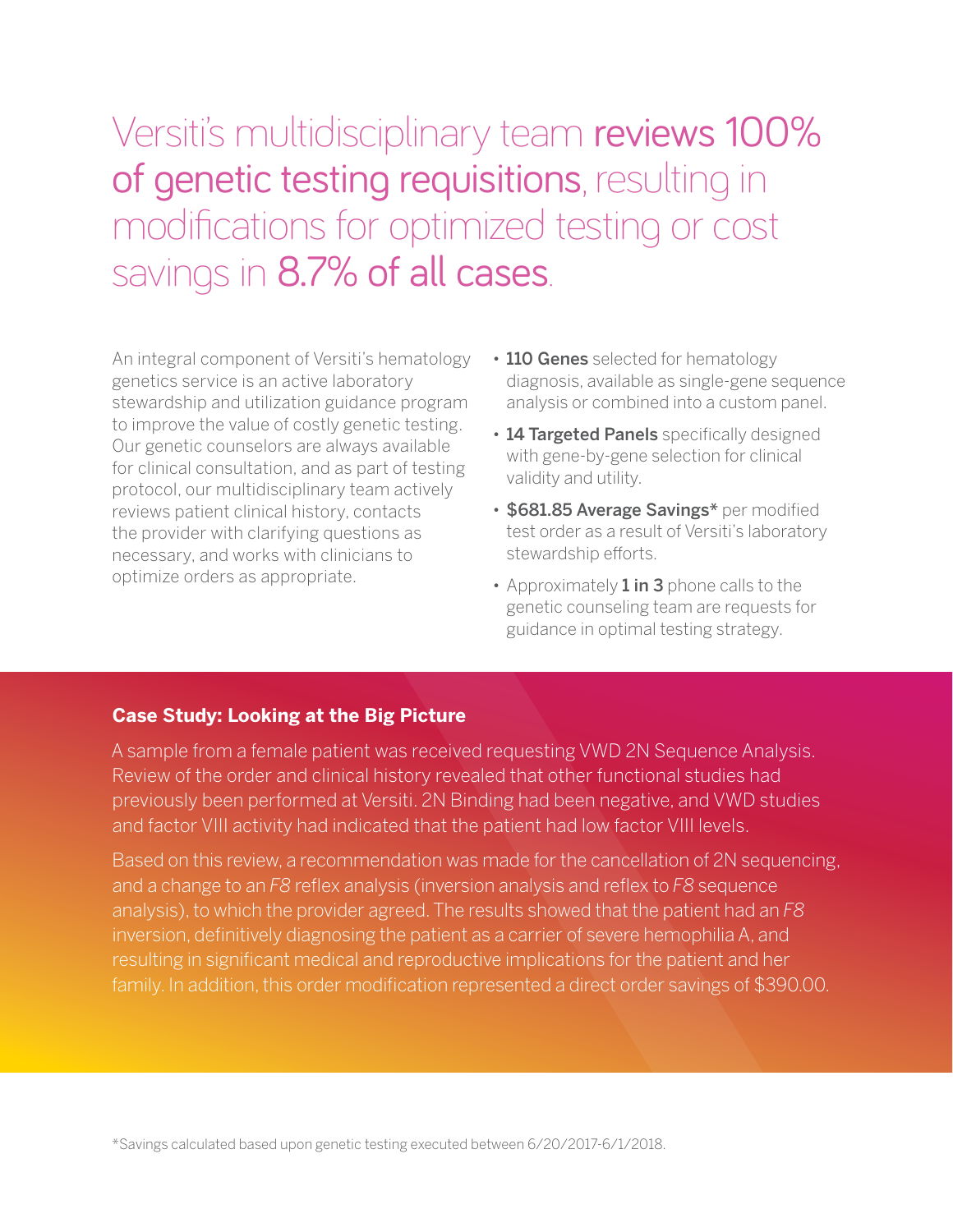## Recommendations for Optimizing your Genetic Testing Results

- 1. Provide clinical and family history with the test requisition. Providing a complete picture of the patient's history is vital for optimized selection and interpretation of diagnostic testing. With this information, we can ensure that we are executing the most relevant diagnostic test for the patient, and provide patient-specific recommendations based on the genetic findings.
- 2. Provide accurate physician contact information. Physician contact information is used solely for communication in regards to your patients and test orders. Timely communication in highly specialized genetic testing is invaluable; the more quickly we can resolve questions, the

more frequently we can confirm the appropriateness of every test order.

3. Contact us with your questions. True laboratory stewardship occurs when an active partnership exists between ordering clinicians and our laboratory team. Addressing questions and concerns to guide test selection up front efficiently streamlines the process to assist with choosing the most optimal testing for your unique patient.



Stefanie Dugan, MS, CGC has a dual role in genetic counseling and clinical hematology genetics. In addition to promoting clinical utility and stewardship in the laboratory, Stefanie provides clinical genetic counseling to pediatric and adult patients with severe bleeding disorders at the Comprehensive Center for Bleeding Disorders (CCBD) Hemophilia Treatment Center. Stefanie also serves as a member of the ClinGen Platelet Disorders Expert Panel.



Jamie McCreery, MS, CGC is a certified genetic counselor in the hematology genetics laboratory. She serves as a member of the ClinGen Coagulation Factor Deficiency Variant Curation Expert Panel. Prior to her laboratory genetic counseling role at Versiti, Jamie provided clinical genetic counseling services for over 35 years in a wide variety of clinical settings.

**Contact us today at (800) 245-3117 ext. 6250. Visit: www.Versiti.org/HG to learn more.**